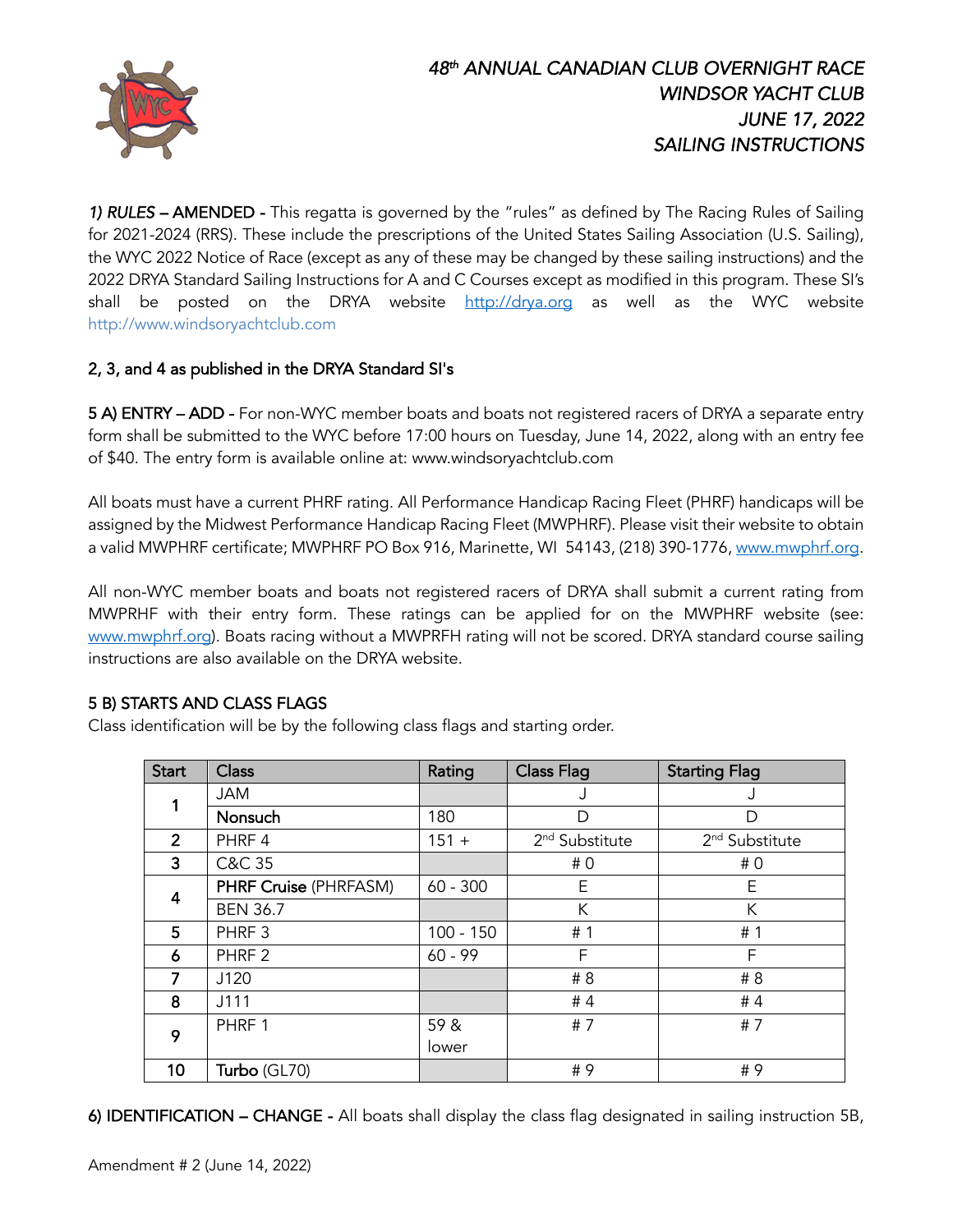not smaller than size "0", from the aftermost backstay at least six feet above deck.

6.1 RACE REGISTRATION REQUIREMENTS – All guests/invited boats must register with the club by 17:00 hours, June 14th, to meet the DRYA's pre-registration requirements. Refer to the DRYA NOR Section 3.1, Race Registration Requirements. Boats not registered will not be scored.

7 COURSES AND MARKS - DELETE AND REPLACE WITH BUOYS - The following U.S. and Canadian government buoys areused in this race. "R18" and "1PH" off the entrance to Metro Park, DP7, and DP5 at the entrance to Peche Island Channel, and "DP3", the spar buoy located south of Peche Island, opposite the WYC.

| "R18"                                 | N42° 25.746' | W082° 48.168' (U.S. list of |
|---------------------------------------|--------------|-----------------------------|
| "1PH"                                 | N42° 33.285' | W082° 45.011' (U.S. list of |
| "ACOE1"                               | N42° 25.941' | W082° 46.180' (U.S. list of |
| "DP7"                                 | N42° 20.846' | W082° 54.403' (Canadian     |
| $"$ DP5"                              | N42° 20.505' | W082° 55.257' (Canadian     |
| "DP3"                                 | N42° 20.653' | W082° 55.932' (Canadian     |
| "CC"                                  | N42° 21.40'  | W082° 53.87' (W FL W 4S)    |
| $^{\prime\prime}$ D $^{\prime\prime}$ | N42° 21.40'  | W082° 51.90' (W FL W 4S)    |

| "R18"                                 | N42° 25.746' | W082° 48.168' (U.S. list of lights; R FL R 4S)              |
|---------------------------------------|--------------|-------------------------------------------------------------|
| "1PH"                                 | N42° 33.285' | W082° 45.011' (U.S. list of lights; Green lateral beacon)   |
| "ACOE1"                               | N42° 25.941' | W082° 46.180' (U.S. list of lights; Y FL Y 4S)              |
| "DP7"                                 | N42° 20.846' | W082° 54.403' (Canadian list of lights; G FL G 4S)          |
| $"$ DP5 $"$                           | N42° 20.505' | W082° 55.257' (Canadian list of lights; G FL G 4S)          |
| "DP3"                                 | N42° 20.653' | W082° 55.932' (Canadian list of lights; Green lateral buoy) |
| "CC"                                  | N42° 21.40'  | W082° 53.87' (W FL W 4S)                                    |
| $^{\prime\prime}$ D $^{\prime\prime}$ | N42° 21.40'  | W082° 51.90' (W FL W 4S)                                    |

# COURSES TO BE SAILED:

### COURSE 1:

From the start to "D" (leaving it to port) Thence to "ACOE1" (leaving it to port) Thence to "1PH" (leaving it to port) Thence to "DP7" (leaving it to starboard). Thence to "DP5" (leaving it to starboard) Thence to the finish line at WYC Total length = 30.5 NM

| 1.5  | NM  | @ 098°M    |
|------|-----|------------|
| 6.2  | NM. | @ 050°M    |
| 7.3  | NM  | @ 015°M    |
| 14.2 |     | NM @ 217°M |
| 0.7  | NM. | @ 248°M    |
| 0.6  | NM  | @ 287°M    |



# COURSE 2:

From the start to "D" (leaving it to port) 1.5 NM @ 098°M Thence to "ACOE1" (leaving it to port) 6.2 NM @ 050°M Thence to "R18" (leaving it to port) 1.5 NM @ 271°M Thence to "DP7" (leaving it to starboard) 6.7 NM @ 230°M Thence to "DP5" (leaving it to starboard) 0.7 NM @ 248°M Thence to the finish line at WYC 0.6 NM @ 287°M Total length = 17.2 NM

START LINE – Shall be between the Race Committee Flag on the Race Committee Boat and the "CC" buoy.

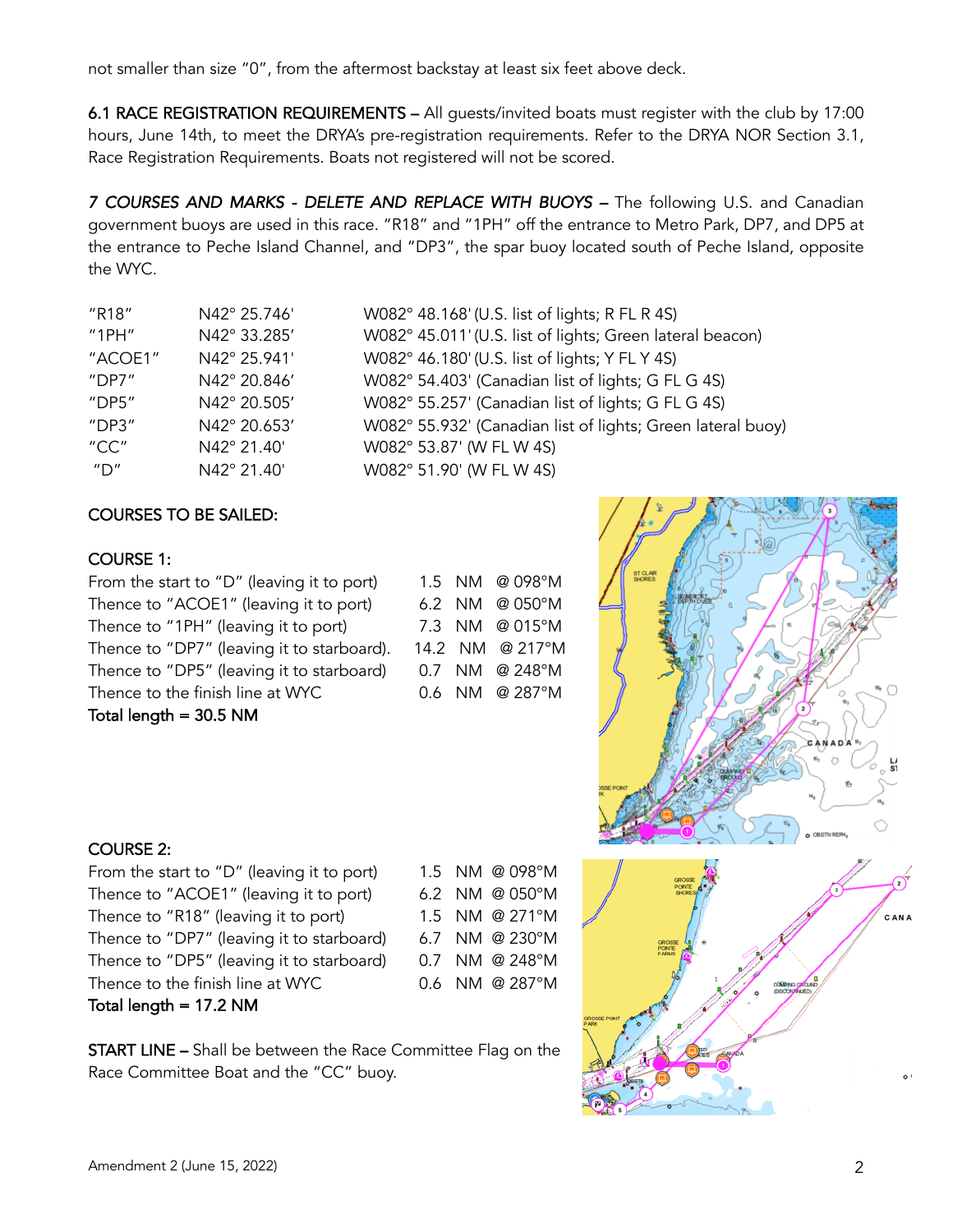COURSES – The course number for each class to be sailed shall be posted on the committee boat at the start of each class. All boats sailing JAM shall sail course 2. All other classes will sail course 1 or course 2. In selecting courses, the Race Committee will make decisions with every effort to have the majority of the boats finish no later than 08:00 Saturday morning.

FINISH LINE - Shall be between the "RC" flag on the Windsor Yacht Club patio and the green spar buoy "DP3" opposite. All boats, if finishing in darkness, when approximately  $\frac{1}{4}$  mile from the finish line, SHALL illuminate their sails and numbers or display their Mackinac numbers and **SHALL** continue to do so until they cross the finish line.

SHORTENING COURSE AFTER THE START – A Race Committee boat near "ACOE 1" will display a "C" flag and make sound signals. Leave "ACOE 1" to port, thence to "R18" (leaving it to port) 1.5 NM @ 271°M, thence to "DP7" (leaving it to starboard) 6.7 NM @ 230°M. Thence to "DP5" (leaving it to starboard) (0.7 NM). Thence to the finish line at WYC (0.5 NM) (NOTE: The course can be shortened using provisions of the Racing Rules of Sailing 2021-2024).

8) STARTING – CHANGE – Races will be started using RRS 26 and the starting flags as designated above. The warning signal for the first start will be at 19:00 hours. ATTENTION SIGNAL: The race committee will make a series of short sound signals approximately one minute before the warning signal for (a) the first class to start a race (b) any late starting class whose warning signal is made after (not with) the starting signal for the preceding class unless at the time a postponement  $AP$ ) or general recall  $(1<sup>st</sup>$  substitute) is lowered or a course change is signalled. By RRS 24.1, boats not yet started shall keep clear of the starting area until the warning signal (their starting flag) for their class is showing.

9) LIMIT MARKS – CHANGE – One or more limit marks (round red buoy) may be set near the Starting Line Signal Boat. If a boat touches a limit mark or sails between a limit mark and the Signal Boat, she shall have considered having touched a mark. This changes RRS 31. A boat that has violated RRS 31 may exonerate herself by taking a One-Turn penalty as provided in RRS 44.2

# 10) INDIVIDUAL RECALLS--SAME AS STANDARD DRYA SI's

# 11 & 12) DELETE

13) TIME LIMIT – CHANGE – For each boat sailing on the long course, the time limit is 12 hours after their starting signal. For each boat sailing the short course, the time limit is 10 hours after their starting signal. Boats finishing after 0800 hours on Saturday, June 18, 2022, shall take their own time and report it to the Race Committee Chairman at (519) 796-3873. These changes rule 35.

14) PROTESTS - CHANGE - Protests shall be delivered by email to ProtestsDRYA@gmail.com cc'd to race@windsoryachtclub.com no later than 2 hours after the last boat in the protesting boat's class finishes or retires. Fill-in protest forms and filing instructions are available at www.drya.org. Protest hearings will be held at Bayview Yacht Club, 100 Clairpointe, Detroit, Michigan, beginning at 19:00 hours on the first Monday after the regatta. The protestor shall also notify the Finish Line RC by radio that they are protesting a boat or boats. Sail numbers of the boat(s) involved must be given at that time.

15) SCORING - CHANGE – The boats in all the classes will be scored according to their corrected times, calculated on a time on time basis. Non-DRYA members will not be scored for season standing but will be eligible for WYC flags/trophies for this regatta.